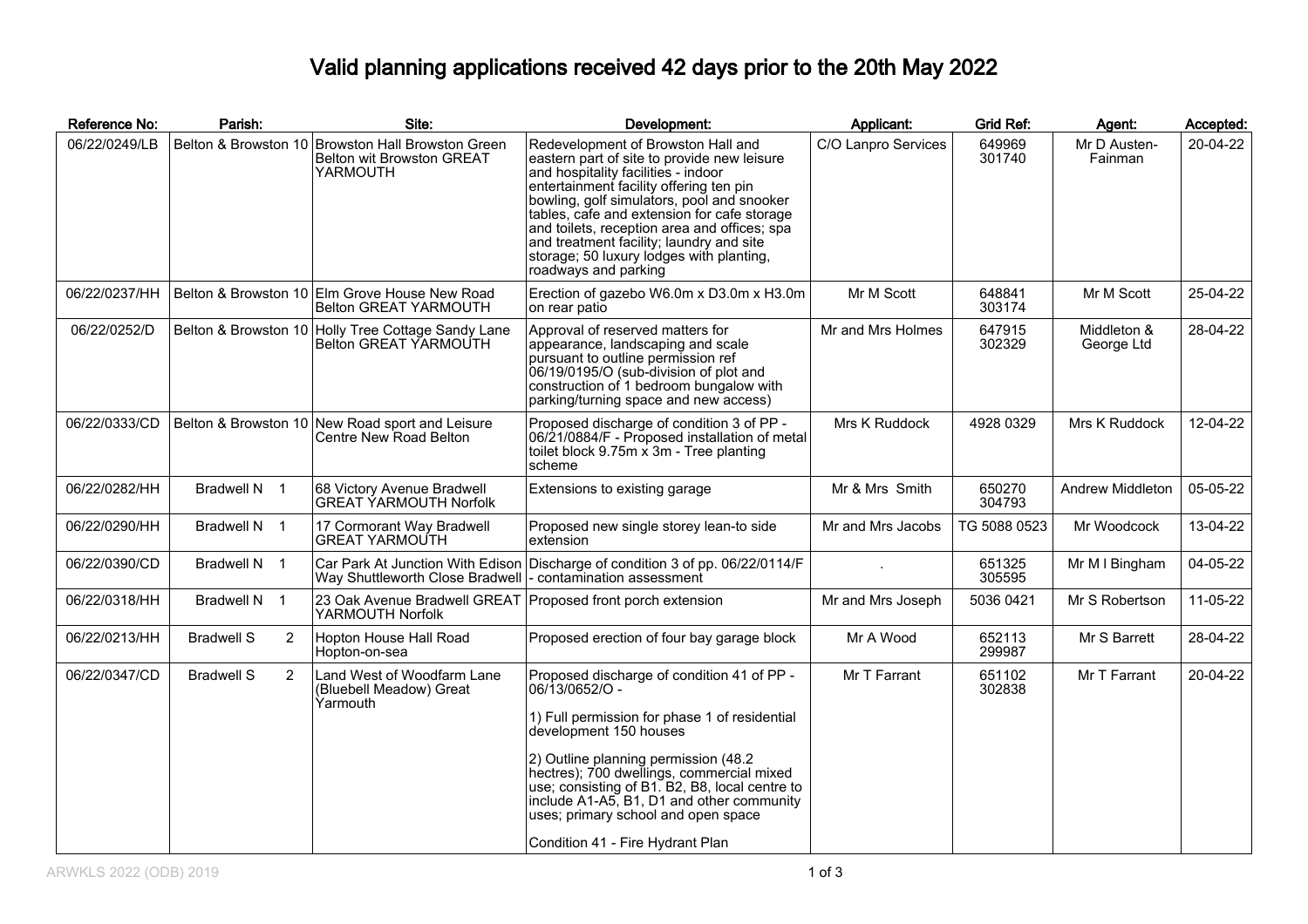| 06/22/0279/TRE | <b>Bradwell S</b>     | 2              | Avenue Bradwell                                                            | Homefield First School Homefield T1 Oak -To crown raise to 4.5m and reduce<br>lateral branches by up to 3.0m to clear from<br>property due to growth conflict.<br>T2 - 14 Oaks to crown raise to 4.5m for<br>mower access                                    | Secretary         | 650643<br>303993 | I Flatters                    | 04-05-22 |
|----------------|-----------------------|----------------|----------------------------------------------------------------------------|--------------------------------------------------------------------------------------------------------------------------------------------------------------------------------------------------------------------------------------------------------------|-------------------|------------------|-------------------------------|----------|
|                |                       |                |                                                                            | All trees approximately 14-16m high.                                                                                                                                                                                                                         |                   |                  |                               |          |
| 06/22/0325/F   | <b>Burgh Castle</b>   | 10             | Land adj to Hilldrop Farmhouse<br>Butt Lane Burgh Castle GREAT<br>YARMOUTH | Proposed demolition of existing dwelling,<br>removal of existing vehicular access,<br>construction of x 2 no. detached dwellings<br>and detached garages; re-siting and<br>modifications to Plot 1 (as approved under<br>06/20/0606/F) and associated works. | Mr A Brown        | 648018<br>304212 | Mr M Dixon                    | 14-04-22 |
| 06/22/0215/TRE | Caister On Sea 3      |                | <b>Tesco Yarmouth Road Caister-</b><br>on-sea                              | Proposed works to trees (individual and<br>group) TPO ref - No7 1993                                                                                                                                                                                         | Tesco             | 652244<br>311281 | Other - Ground<br>Control Ltd | 25-04-22 |
| 06/22/0276/HH  | Caister On Sea 4      |                | 24 Saxon Gardens Caister-on-<br>sea GREAT YARMOUTH                         | Proposed rear extension forming extended<br>kitchen and utility room                                                                                                                                                                                         | Mrs Y Smith       | 651969<br>312162 | Mrs Y Smith                   | 03-05-22 |
| 06/22/0265/HH  | Caister On Sea 4      |                | 52 Queensway Caister-on-sea<br><b>GREAT YARMOUTH Norfolk</b>               | Proposed front and side extensions; new<br>vehicular access for additional parking space                                                                                                                                                                     | Mr B Jermy        | 652160<br>311850 | Mr C Beckett                  | 04-05-22 |
| 06/22/0179/LB  | Filby                 | 6              | Grange Farmhouse Main Road<br>FILBY GREAT YARMOUTH                         | Proposed internal works; Replace windows<br>with roof light                                                                                                                                                                                                  | Mrs K Abel        | 647527<br>313380 | Mrs K Abel                    | 25-04-22 |
| 06/22/0330/HH  | Fleggburgh            | 6              | Reflections Mill Lane Fleggburgh                                           | Proposed demolition of rear conservatory<br>and replacement with new sun room;<br>Replacement entrance porch                                                                                                                                                 | Mr & Mrs Carter   | 644384<br>314475 | Mr B Bullen                   | 13-04-22 |
| 06/22/0331/HH  | Fleggburgh            | 6              | Fleggburgh                                                                 | 26 The Village Main Road A1064   Proposed single storey rear extension                                                                                                                                                                                       | Mr D Smith        | 644967<br>314122 | Mr J King                     | 14-04-22 |
| 06/22/0341/TRE | Fritton/St Olaves 10  |                | Heatherbrae Herringfleet Road<br>St Olaves Fritton And St Olaves           | Proposed works to trees- T1 and T2 -<br>dismantle tree to a low stump, G3 - Conifers<br>x3 - Remove all to low stumps                                                                                                                                        | Mr A Darling      | 646138<br>299075 | Mrs V Kibblewhite             | 08-04-22 |
| 06/21/0285/F   | Great Yarmouth        | $\overline{7}$ | Cliff Hotel Cliff Hill Gorleston<br><b>GREAT YARMOUTH</b>                  | Proposal to site 2no. new pods on new<br>grassed area                                                                                                                                                                                                        | Cliff Hotel       | 652923<br>303545 | Mr Clarke                     | 03-05-22 |
| 06/22/0217/HH  | Great Yarmouth        | 9              | 33 Mill Road Cobholm GREAT<br>YARMOUTH Norfolk                             | Proposed single storey front extension                                                                                                                                                                                                                       | Mr & Mrs McGovern | 651746<br>307453 | Andrew Middleton              | 12-04-22 |
| 06/22/0266/CD  | <b>Great Yarmouth</b> | $\mathbf{Q}$   | Marsh Farm Caravan Park Mill<br>Road Cobholm Great Yarmouth                | Discharge of conditions 3 of pp 06/19/0630/F<br>- Flood warning and evacuation plan                                                                                                                                                                          | E Saunders        | 651517<br>307557 | Avison Young                  | 04-05-22 |
| 06/22/0376/HE  | Great Yarmouth 11     |                | 18 Edinburgh Avenue Gorleston<br><b>GREAT YARMOUTH</b>                     | Proposed laying of base and erection of 10ft<br>X 8ft shed; Removal of front gate pillar to<br>anable widening of driveway access                                                                                                                            | S Rodrigues       | 651619<br>303020 | S Rodrigues                   | 21-04-22 |
| 06/22/0140/HH  | Great Yarmouth        | 11             | 116 Middleton Road Gorleston<br><b>GREAT YARMOUTH</b>                      | Proposed installation of dropped kerb and<br>new vehicular access and front driveway.                                                                                                                                                                        | Mr R Kelly        | 652202<br>303633 | Mr R Kelly                    | 03-05-22 |
| 06/22/0177/F   | Great Yarmouth 14     |                | 1 Seafield Close GREAT<br>YARMOUTH Norfolk                                 | Proposed erection of a pair of 2 bed semi<br>detached residential dwellings                                                                                                                                                                                  | Mr Spencer Self   | 652971<br>306591 | Mr Spencer Self               | 08-04-22 |
| 06/22/0324/VCF | Great Yarmouth        | 14             | 54 Marine Parade Great<br>Yarmouth                                         | Proposed variation of conditions 2, 3 and 4<br>of PP - 06/21/0831/F - Proposed barriers to<br>become permanent from 1st March to 1st<br>November - (2) different brand uses for<br>barriers (3) and (4) daily removal of barriers                            | Mr J Docwra       | 653069<br>307565 | Mr G Parrott                  | 08-04-22 |